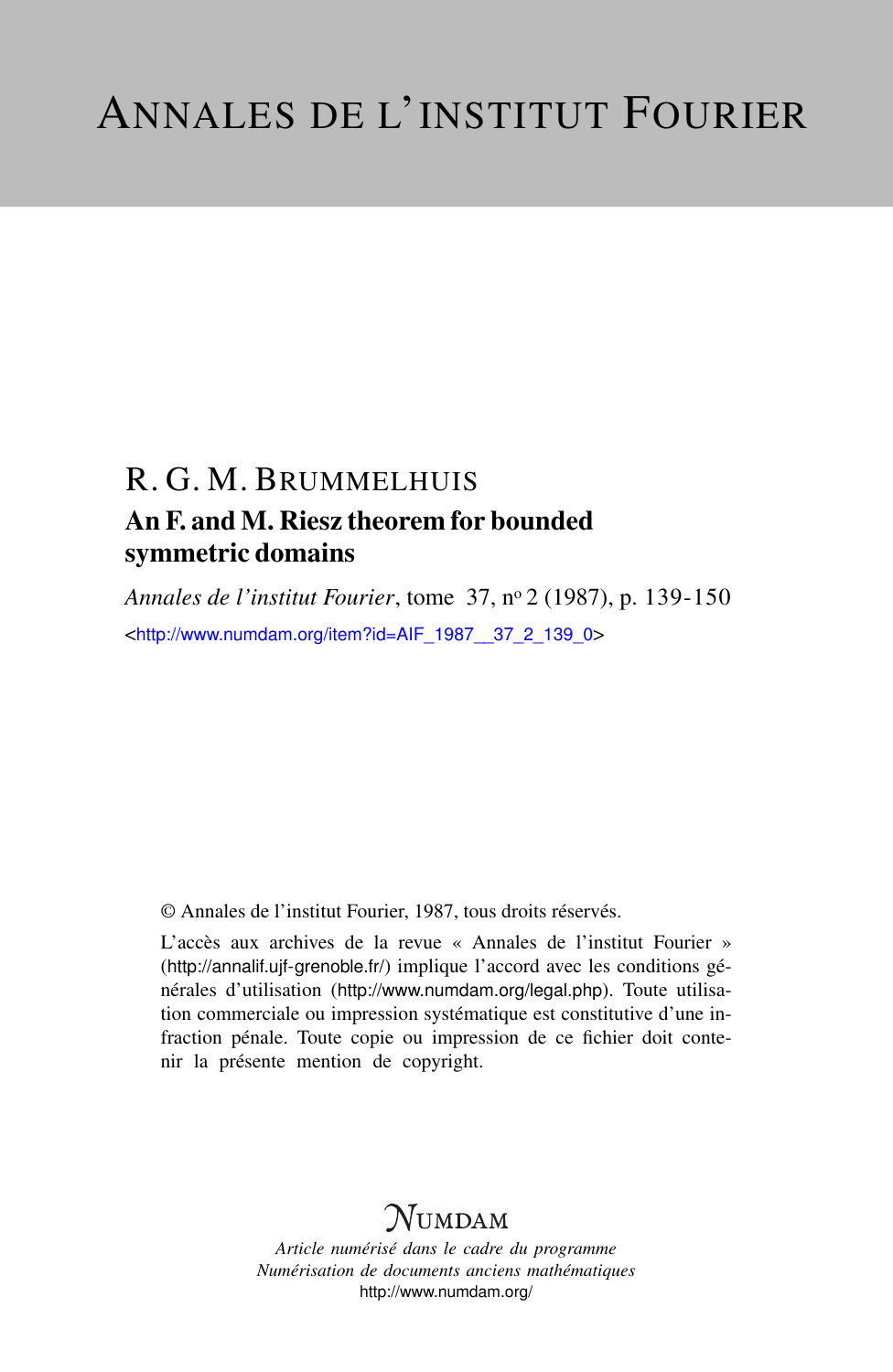Ann. Inst. Fourier, Grenoble 37, 2 (1987), 139-150.

## **AN F. AND M. RIESZ THEOREM FOR BOUNDED SYMMETRIC DOMAINS**

**by R. G. M. BRUMMELHUIS (\*)**

*to the memory of my mother*

## **1. Introduction.**

In [11] J. H. Shapiro has given new proofs of the classical F. and M. Riesz theorem for the circle group  $T = \{z \in \mathbb{C} : |z|=1 \}$  and of Bochner's generalization of F. and M. Riesz to the torus  $T \times T$ . These proofs were based on a study of the duals of certain subspaces of  $L^p(T)$ , respectively  $L^p(T \times T)$  for *p*'s between 0 and 1.

In this paper Shapiro's methods are generalized to arbitrary compact groups. As a result, we obtain in section 3 a general F. and M. Riesz theorem for compact groups whose center contains a circle group.

A typical special case of our F. and M. Riesz theorem is the unit sphere S in  $\mathbb{C}^n$  : S =  $S_{2n-1} = U(n)/U(n-1)$ , where  $U(n)$  is the unitary group. For the formulation we have to recall some definitions from harmonic analysis on S, cf. [7], chapter 12. Let  $H(p,q)$  be the set of restrictions to S of harmonic polynomials in z and  $\overline{z}$  which are homogeneous of degree p in z and of degree q in  $\overline{z}$ . Let  $\sigma$  denote the  $U(n)$ -invariant measure on S with total mass 1. The spaces  $H(p,q)$  span  $L^2(S,\sigma)$  and are pairwise orthogonal. Let  $\pi_{pq}$  denote the orthogonal projection of  $L^2(S,\sigma)$  onto  $H(p,q)$ . The map Let  $\pi_{pq}$  denote the orthogonal projection of  $L^2(S, \sigma)$  onto  $H(p,q)$ . The map  $f \rightarrow (\pi_{pq}f)(z)(z \in S)$  can be represented as the inner product in  $L^2$  of f with an element  $K_z$  in  $H(p,q)$ . Hence we can define  $\pi_{pa}\mu \in H(p,q)$  for any finite Borel measure  $\mu$  on S. Let spec  $\mu = \{(p,q) \in \mathbb{N} \times \mathbb{N} : \pi_{p,q}\mu \neq 0\}$ .

 $(*)$  Author supported by the Netherlands organization for the advancement of pure research (Z.W.O.).

*Key-words:* F. and M. Riesz theorem - Measures on compact groups - Absolute continuity - Non locally convex L<sup>p</sup>-spaces (p<1) - H<sup>p</sup> theory - Bounded symmetric domains - Spherical harmonics.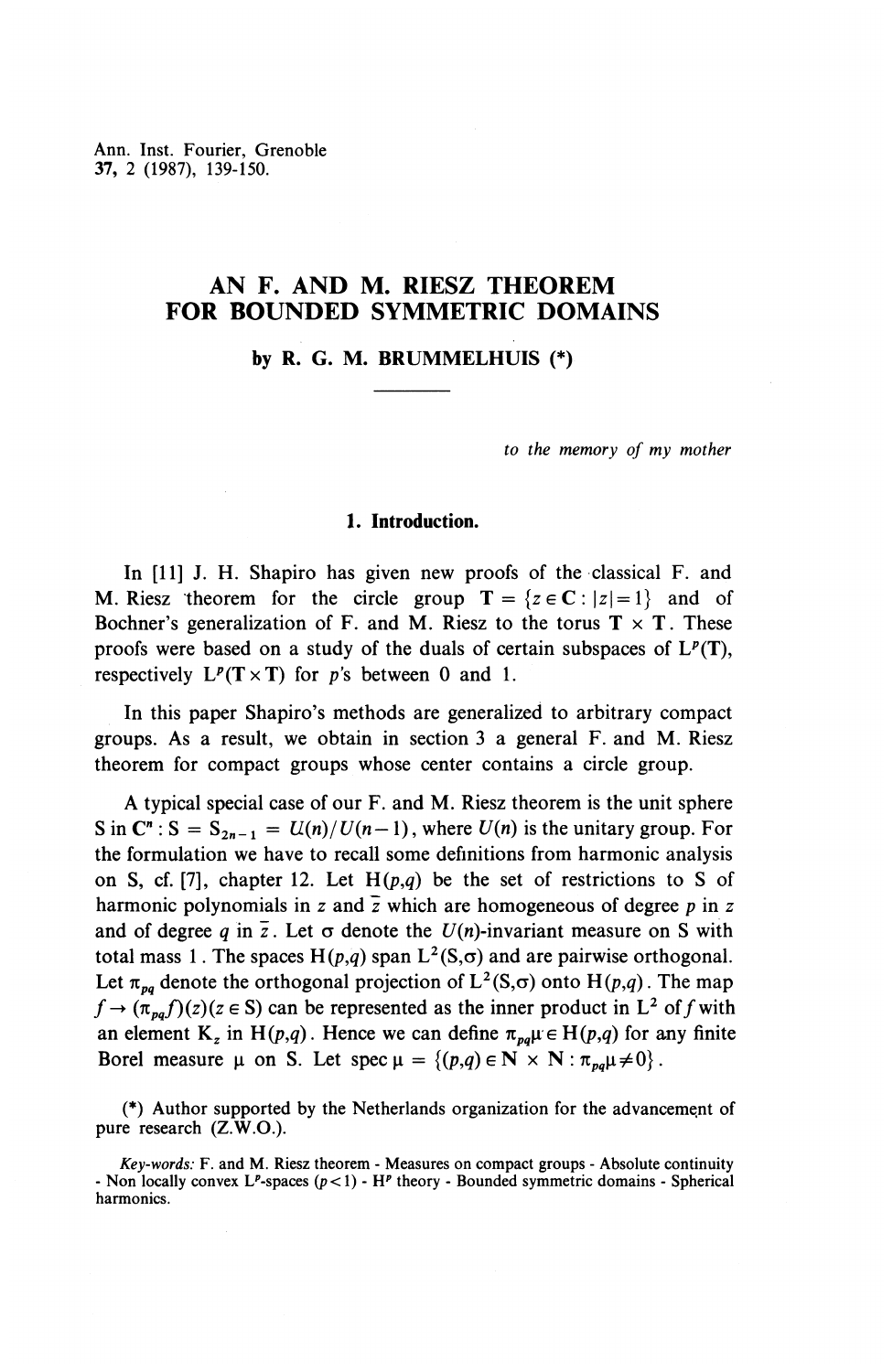140 R. G. M. BRUMMELHUIS

- **1.1.** THEOREM.  $-$  Let  $\Delta \subseteq \mathbb{N} \times \mathbb{N}$  satisfy the following two conditions :
- (i) For each  $m \in \mathbb{Z}$  the set  $\{(p,q) \in \Delta : p-q=m\}$  is finite.
- (ii) The set  $\{p-q : (p,q) \in \Delta\}$  is bounded from below (or above).

*Let u be a finite Borel measure on* S *such that* spec  $\mu \subseteq \Delta$ . Then  $\mu$  is *absolutely continuous with respect to*  $\sigma$ .

Examples of sets  $\Delta$  which satisfy conditions (i) and (ii) of 1.1 are the sets  $\Delta_{\alpha} = \{(p,q) \in \mathbb{N} \times \mathbb{N} : q \leq \alpha p\}$  for  $\alpha < 1$ . The singular measures  $\tau_m$  defined by

$$
\int_{S} f d\tau_{m} = \int_{-\pi}^{\pi} f(e^{i\theta} \zeta) e^{im\theta} d\theta, \qquad f \in C(S),
$$

 $(\zeta \in S$  fixed) show that condition 1.1 (ii) by itself is not sufficient. Similary, the existence of a singular pluriharmonic measure  $\mu$  (that is,

$$
spec \mu \subseteq \mathbf{N} \times \{0\} \cup \{0\} \times \mathbf{N},
$$

cf. Aleksandrov [1] or Rudin [8]) shows that some condition on the set  ${p-q : (p,q) \in \text{spec }\mu}$  is necessary. Cf. also remark 3.4 below.

Another application of our F. and M. Riesz theorem is made to the Bergman-Shilov boundary S of a bounded symmetric domain  $\Omega$ : we get Bergman-Shinov boundary S or a bounded symmetric domain  $\Omega$ : we get<br>another proof of the known result that an  $H^1$  function on  $\Omega$  can be written as the Poisson integral of an  $L<sup>1</sup>$  function on S. Finally, our F. and M. Riesz theorem contains the classical results of the Riesz brothers and of Bochner as special cases.

Kanjin [5] has proved an F. and M. Riesz theorem for zonal (i.e.  $U(n-1)$ -invariant) measures on S: such a measure  $\mu$  is absolutely continuous with respect to  $\sigma$  if spec  $\mu \subseteq \{(p,q) \in N \times N : \min(p,q) \le N\}$  for some  $N \in N$ . I do not know if Kanjin's result can be proved (and extended) by the methods in this paper.

As in the classical case, if  $\mu$  is a measure such that spec  $\mu$  satisfies 1.1 (i) and (ii) then not only is  $\mu$  absolutely continuous with respect to  $\sigma$  but  $\sigma$  is absolutely continuous with respect to  $\mu$  as well. This will be shown in the final section of this paper.

*Acknowledgement.* I would like to thank dr. T. H. Koornwinder and prof. J. Korevaar for helpful comments.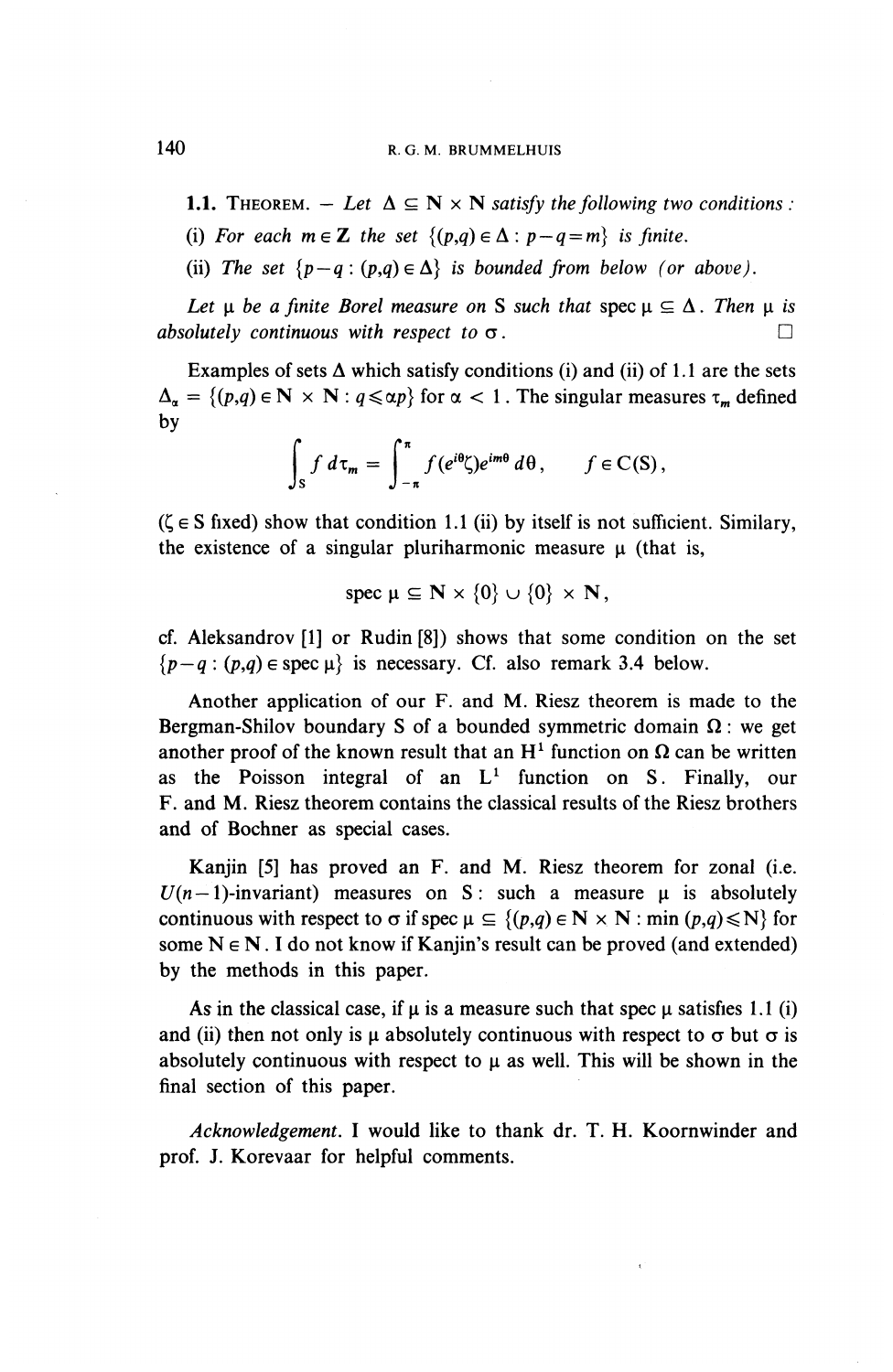## **2. Absolute continuity and the existence** of  $L^p$  continuous linear functionals,  $p < 1$ .

**2.1.** *Notations. —* If X is a compact topological space, let C(X) denote the space of complex valued continuous functions on X, with the sup norm.  $M(X)$  denotes the dual of  $C(X)$ , the space of finite Borel measures on X.

Throughout this paper, K will denote a compact group with a countable basis of neighborhoods at *e.* By *dk* we denote the Haar measure on K, normalized to total mass 1;  $L^p(K,dk) = L^p(K)$  and  $||f||_p(0 < p < \infty)$ have their usual meaning. If  $\mu \in M(K)$  we write (as usual)  $\mu \ll dk$ ,  $\mu \perp dk$ for «  $\mu$  is absolutely continuous with respect to dk », respectively, «  $\mu$  is singular with respect to dk ».

**2.2** Fourier transform on K.  $-$  Let  $\hat{K}$  be the unitary dual of K, i.e.  $\hat{K}$  is the set of (equivalence classes of) irreducible unitary continuous representations of K. For  $\tau$  in  $\hat{K}$ , let  $H(\tau)$  denote the representation space of  $\tau$ , and  $d_{\tau}$  the complex dimension of H( $\tau$ ), the degree of  $\tau$ . The Fourier transform  $\hat{\mu}$  of  $\mu \in M(K)$  is defined as the following (operator valued) function on K:

$$
\hat{\mu}(\tau) = \int_{K} \tau(x^{-1}) d\mu(x).
$$

Let  $T(K)$  be the space of trigonometric polynomials on K; i.e.  $T(K)$  is the set of finite linear combinations of functions  $k \to (\tau(k)v,w)$  where  $v,w \in H(\tau)$ ,  $\tau \in \hat{K}$  and(.,.) is the inner product of  $H(\tau)$ . If  $\chi_{\tau}$  denotes the character of  $\tau$  then for  $F \in T(K)$ 

$$
F(k) = \sum_{\tau} d_{\tau}(\chi_{\tau} * F)(k) = \sum_{\tau} d_{\tau} \text{Tr} \left\{ \hat{F}(\tau) \tau(k) \right\}
$$

where  $*$  denotes convolution on K and Tr means trace.

For  $\tau \in \hat{K}$  let  $T_r(K)$  denote the linear span of all functions  $k \to (\tau(k)v,w)$ , where  $v,w \in H(\tau)$ . The map  $f \to d_{\tau}\chi_{\tau} * f$  is the L<sup>2</sup>orthogonal projection of  $L^2(K)$  onto  $T_r(K)$ . For  $\mu \in M(K)$ , the Fourier-Stieltjes series of  $\mu$  is defined as the formal series

$$
\sum_{\tau \in \hat{K}} d_{\tau}(\chi_{\tau} * \mu)(k) = \Sigma d_{\tau} \operatorname{Tr} \left\{ \hat{\mu}(\tau) \tau(k) \right\}.
$$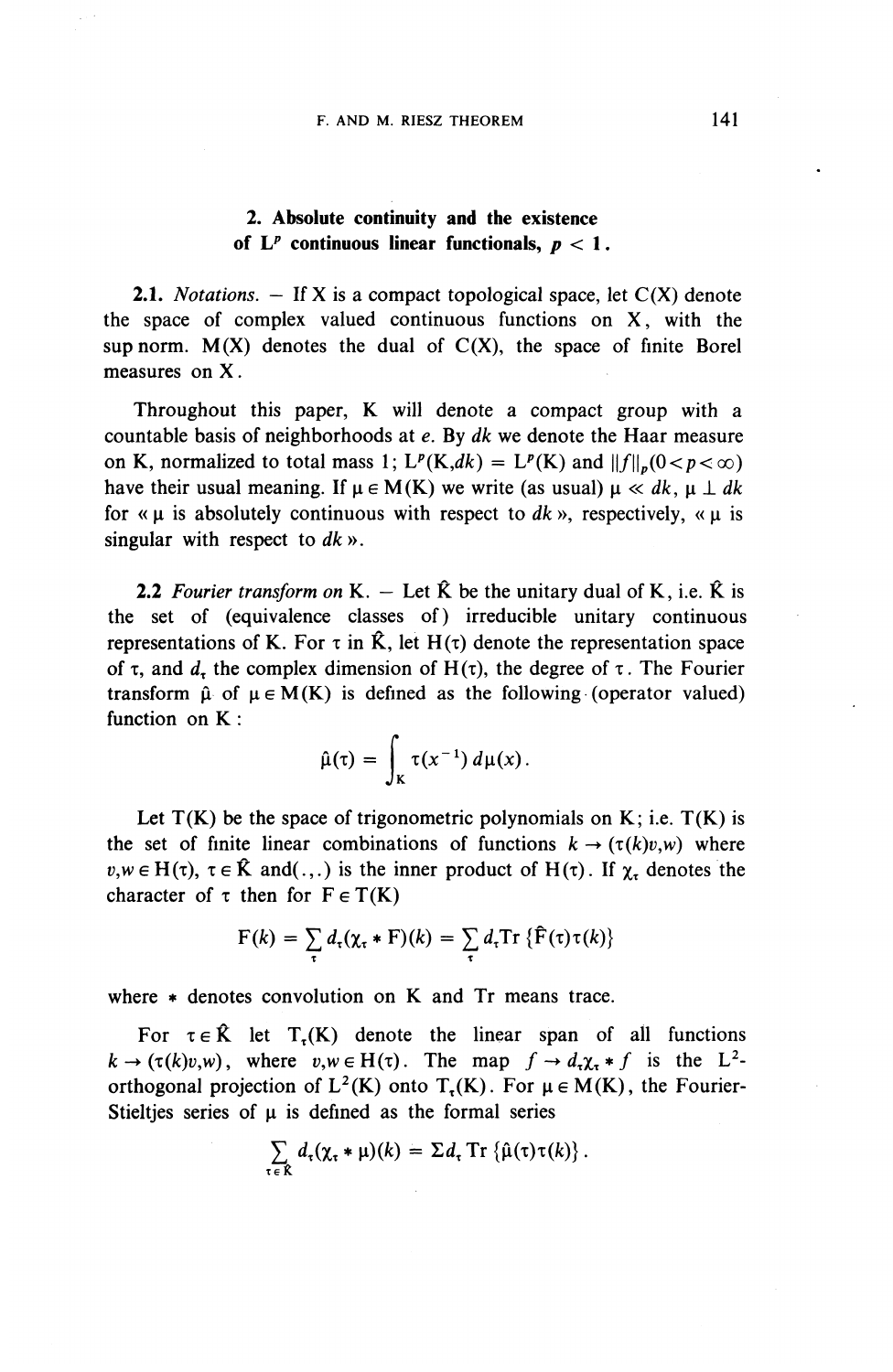**2.3.** The spectrum of a measure.  $-$  For  $\mu \in M(K)$ , let spec  $\mu$  be the support of  $\hat{\mu}$ : spec  $\mu = {\tau \in \hat{K} : \hat{\mu}(\tau) \neq 0}.$ Clearly, spec  $\mu = {\tau \in \hat{K} : \chi_{\tau} * \mu \neq 0}.$ 

Let  $X_u$  be the subspace of T(K) defined by

$$
X_{\mu} = \{F * \mu : F \in T(K)\}.
$$

 $X_u$  determines spec  $\mu$  completely, since spec  $\mu = {\tau \in \hat{K} : X_u \cap T_{\tau}(K) \neq 0}$ . Conversely, spec  $\mu$  does not determine  $X_u$  in general: note that  $X_u$  is spanned by the functions

$$
k \to (\tau(k)v,w), \quad v \in \text{Range } \hat{\mu}(\tau), \quad w \in H(\tau):
$$

a short computation shows that for  $w_1$ ,  $w_2 \in H(\tau)$  one has

$$
((\tau(.)w_1,w_2)*\mu)(k) = (\tau(k)\hat{\mu}(\tau)w_1,w_2).
$$

If K is abelian,  $\hat{K}$  can be identified with the character group of K and then  $X_u$  is the linear span of spec  $\mu$ .

It is expedient to use  $X_u$  instead of spec  $\mu$  when generalizing Shapiro's results to non-abelian K.

Recall that a space of functions Y on K is called invariant under left translation if  $f \in Y$  implies  $^k f \in Y$ , where  $^k f(x) := f(kx)$ . Note that  $X_u$  is invariant under left translation.

If Y is a subspace of  $T(K)$ , let  $Y^p$  denote the closure of Y in  $L^p(K)$ .

**2.4.** THEOREM.  $-$  Let  $\mu$  in M(K) be singular with respect to dk. Then  $X_{\mu}^{p}$ *has no nonzero continuous linear functionals if*  $0 < p < 1$ .

Compare [II], theorem 2.1. For the proof we need some lemmas.

**2.5.** LEMMA. — *There exists a sequence*  ${F_n}$  *of trigonometric polynomials, with*  $\{||F_n||_1\}$  *bounded such that* 

(i) if  $\mu \in M(K)$ ,  $\mu \perp dk$ , then  $F_n * \mu \to 0$  in Haar measure as  $n \to \infty$ ; (ii) if  $f \in L^1(K)$ , then  $F_n * f \to f$  in  $L^1(K)$  as  $n \to \infty$ .

*Proof.* - Let  $\{V_n : n \in \mathbb{N}\}\$ ,  $V_{n+1} \subseteq V_n$ , be a countable basis of neighborhoods of *e* (the identity element) in K. Let *h^* be the characteristic function of  $V_n$ , divided by the Haar measure of  $V_n$ . A rather straightforward argument shows that (i) and (ii) hold with  $F_n$  replaced by  $h_n$ , cf. [11], proof of lemma 1.1.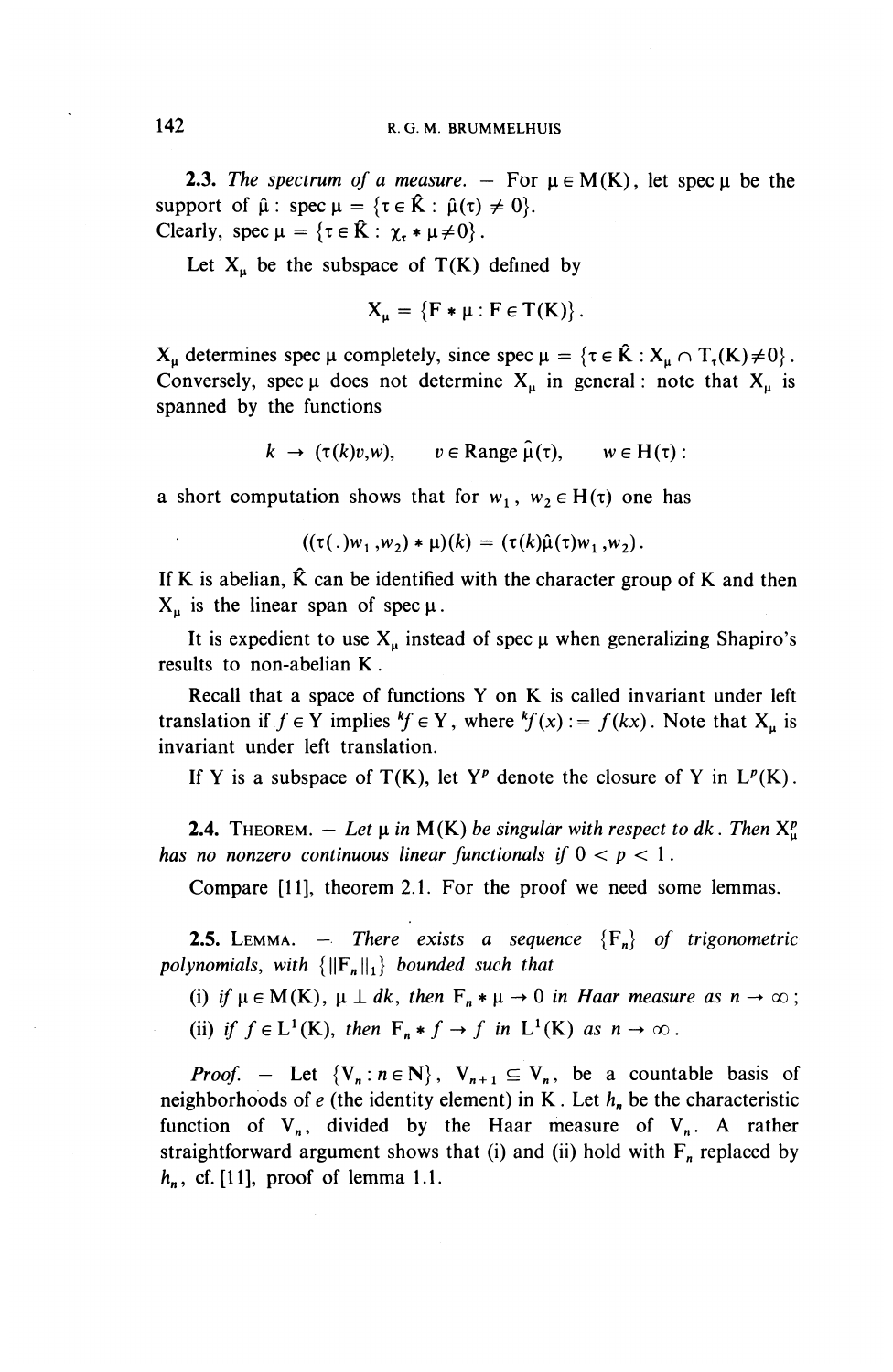Since each  $h_n$  is in  $L^2(K)$ , there exists  $F_n \in T(K)$  such that  $||F_n-h_n||_1 < 2^{-n}$ . Hence (ii) holds. Furthermore,  $(F_n-h_n) * \mu \to 0$  in Haar measure as  $n \to \infty$  for every  $\mu \in M(K)$  since  $||(F_n-h_n) * \mu||_1 \to 0$ . Hence (i) follows.

**2.6.** LEMMA. - Let  $\{f_n\}$  be a sequence of functions in  $L^1(K)$  which *converges to 0 in Haar measure. Suppose there exists a C >* 0 *such that*  $||f_n||_1 \leq C$  for all n. Then  $||f_n||_p \to 0$  as  $n \to \infty$  for all  $p \in (0,1)$ .

*Proof.* - It is enough to observe the following: if  $E \subseteq K$  is Borel measurable then if  $|E|$  denotes the Haar measure of E,

$$
\int_{E} |f_n|^p dk = \int |f_n|^p \chi_E dk \leq ||f_n||_1^p |E|^{1-p}
$$
  

$$
\leq C^p |E|^{1-p}
$$

by Hölder's inequality with exponent  $1/p$ . Now take for  $E = E_n$  the set where  $|f_n| > \varepsilon$ ; for large *n*, it will have small measure.

*Proof* of 2.4. - Fix p,  $p \in (0,1)$  and write X for  $X^p_\mu$ . Let  ${F_n}$  be as in lemma 2.5.

Then  $f_n := F_n * \mu \to 0$  in  $L^p(K)$  by 2.5 (i), 2.6 and the fact that  $||F_n * \mu||_1 \leq ||F_n||_1 ||\mu|| \leq C||\mu||$  for all n.

Suppose  $\Phi$  is an L<sup>*p*</sup> continuous linear functional on X. Then  $\Phi$  is L<sup>1</sup> continuous on  $L^1(K) \cap X$ , since  $|| |_{p} \le || |_{1}$ . By Hahn-Banach and the fact that the dual of  $L^1(K)$  is  $L^{\infty}(K)$ , there exists a  $\varphi$  in  $L^{\infty}(K)$  such that

$$
\Phi(f) = \int_{\mathsf{K}} f(x) \varphi(x^{-1}) dx, \quad f \in \mathsf{X} \cap \mathsf{L}^1(\mathsf{K}).
$$

By the left translation invariance of  $X_n$ ,  $^k f_n \in X_n$  for all  $k \in K$  and  ${}^k f_n \to 0$  in  $L^p(K)$  as  $n \to \infty$  since dk is left invariant. Therefore

$$
\Phi(^k f_n) = (f_n * \varphi)(k) = ((F_n * \mu) * \varphi)(k) \to 0, \quad n \to \infty.
$$

Since  $\mu * \varphi \in L^1(K)$ ,  $F_n * (\mu * \varphi) \to (\mu * \varphi)$  in  $L^1(K)$  (2.5(ii)). Hence  $\mu * \varphi = 0$  a.e.. Since

$$
\Phi(\mathbf{F} * \mu) = ((\mathbf{F} * \mu) * \varphi)(e), \quad \mathbf{F} \in \mathcal{T}(\mathbf{K}),
$$
  
 
$$
\Phi = 0 \text{ on } \mathbf{X}.
$$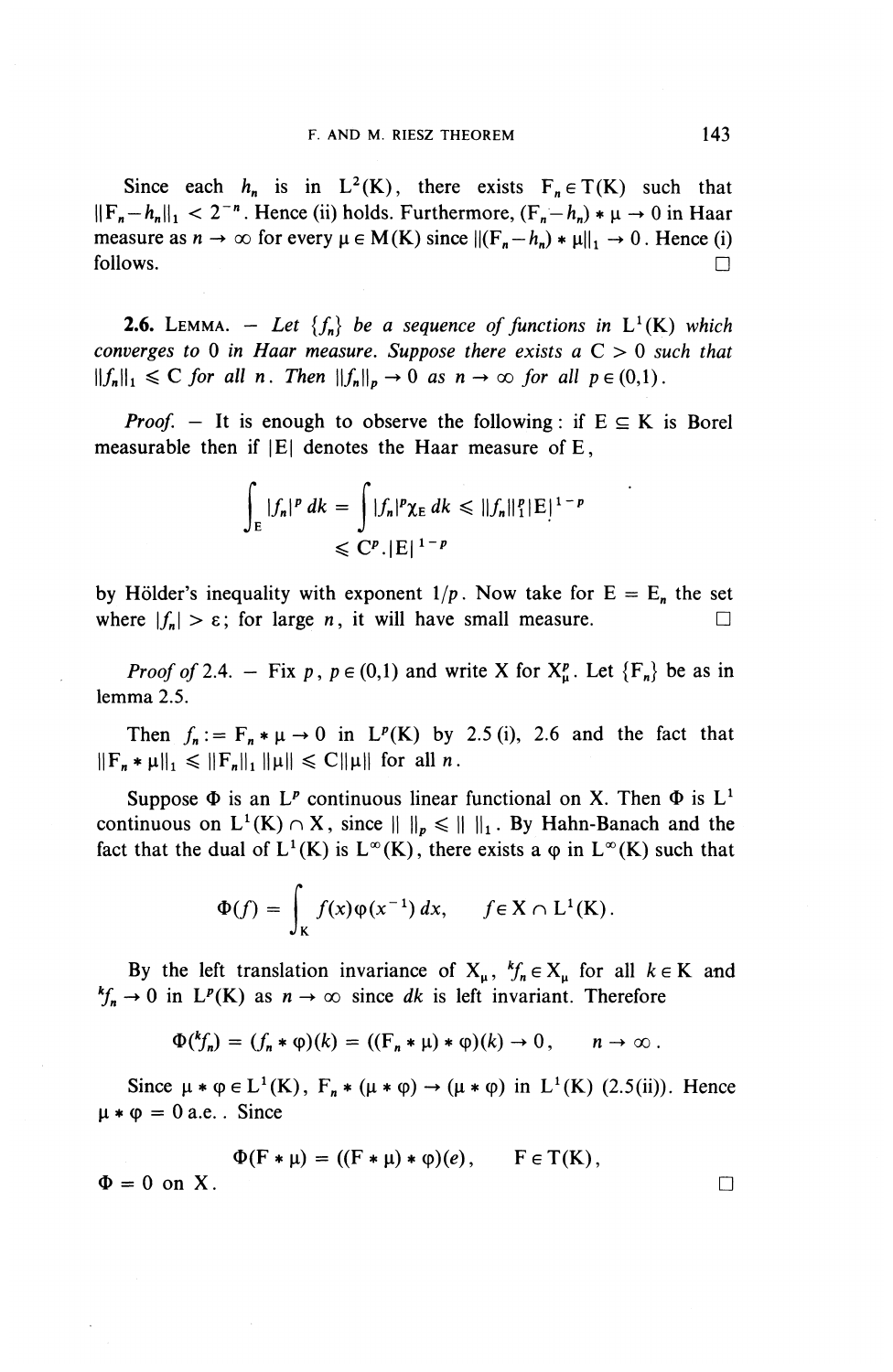**2.7.** THEOREM.  $-$  Let  $0 < p < 1$  and let  $Y \subseteq L^p(K)$  be a closed *subspace, invariant under left translation. Suppose that*  $Y \cap T(K)$  has *sufficiently many*  $L^p$  continuous linear functionals to separate points. Let  $\mu$  in  $M(K)$  be such that  $X_n \subseteq Y$ . Then  $\mu$  is absolutely continuous with respect *to dk.*

Compare [II], corollary 5.2.

*Proof.* – Let  $\mu = fdk + v$  be the Lebesgue decomposition of  $\mu$ ,  $f \in L^1(K)$ ,  $v \perp dk$ .

Choose  ${F_n}$  as in lemma 2.5. Then by 2.5 (i) and (ii) and 2.6,

 $F_n * \mu \to f$  in  $L^p$  as  $n \to \infty$   $(0 < p < 1)$ .

This implies that  $f \in Y$ , since  $X_u \subseteq Y$ .

Let V be the closed subspace of  $L^1(K)$  spanned by the left translates of f. Then  $V \subseteq Y$  since Y is closed under left translation. Hence  $F * f \in V \subseteq Y$  for all  $F \in T(K)$ . Also  $F * \mu \in Y$  for all  $F \in T(K)$ . Hence  $X_v \subseteq Y \cap T(K)$ . But this implies  $v = 0$ , by theorem 2.4.

## **3. A general F. and M. Riesz theorem.**

**3.1.** Our main theorem concerns compact groups K (with a countable neighborhood basis at *e)* whose center Z(K) contains a circle group T. Throughout this section, let  $K$  be such a group, and fix an identification  $T \rightarrow Z(K)$ , so that  $e^{i\theta}$  denotes an element of K as well as of T. By Schur's lemma, there exists for each  $\tau \in \hat{K}$  an  $n(\tau) \in \mathbb{Z}$  such that

$$
\tau(e^{i\theta}) = e^{in(\tau)\theta}.\text{Id}, \qquad \theta \in \mathbf{R}.
$$

**We** can now formulate our main result.

**3.2.** THEOREM.  $-$  Let  $\Delta \subseteq \hat{K}$  satisfy the following two conditions :

(i) For each  $m \in \mathbb{Z}$  the set  $\{\tau \in \Delta : n(\tau) = m\}$  is finite.

(ii) The set  $\{n(\tau): \tau \in \Delta\}$  is bounded from below.

*Let*  $\mu \in M(K)$  *be such that* spec  $\mu \subseteq \Delta$ . Then  $\mu$  *is absolutely continuous with respect to dk.*

In condition (ii) of 3.2 «from below » may be replaced by «from above » : just replace  $\mu$  by  $\overline{\mu}$ .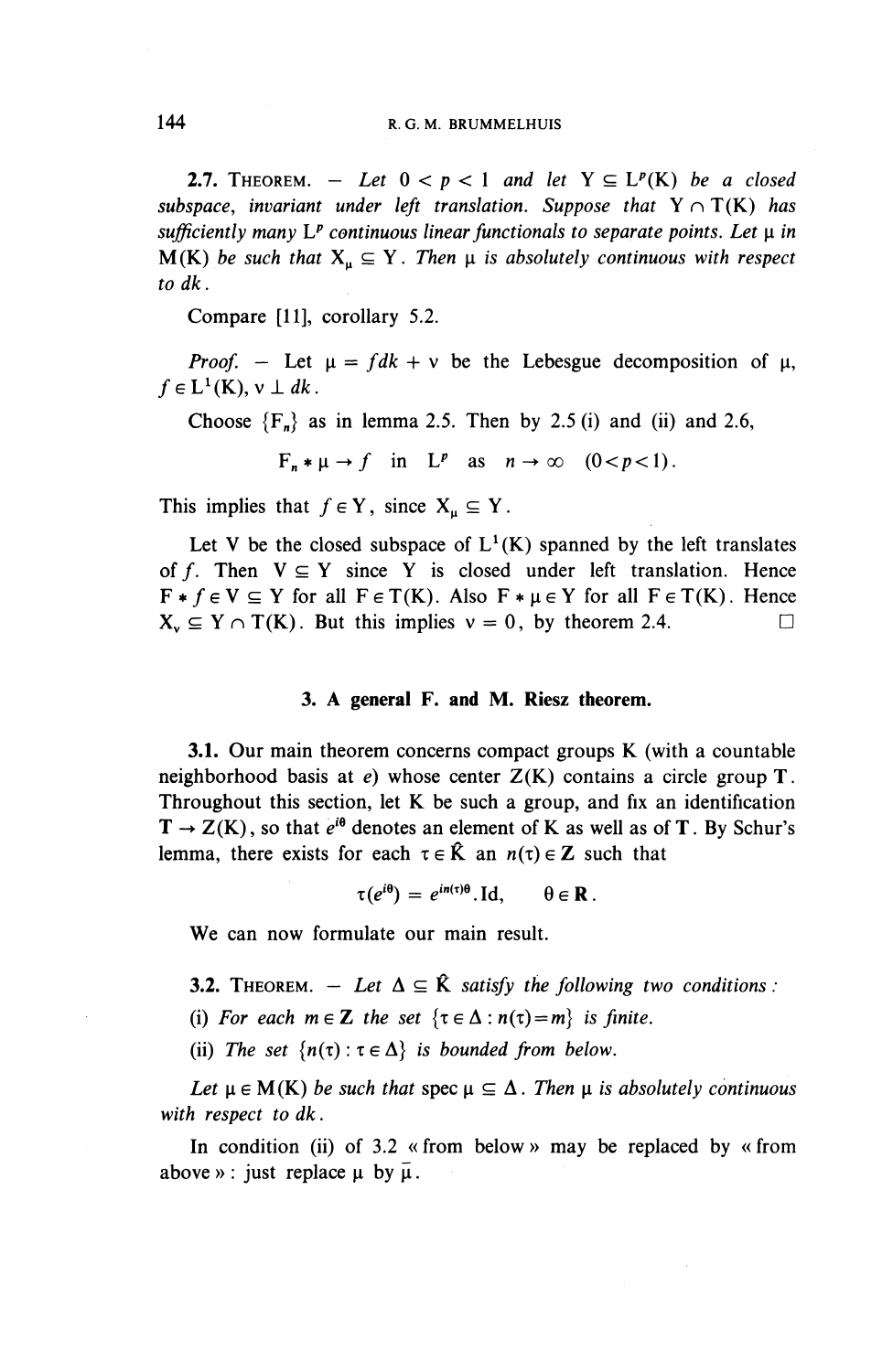*Proof.* - Let Y be the linear span of the T<sub>r</sub>(K) 's with  $\tau \in \Delta$ . By theorem 2.7 it is sufficient to show that for  $p < 1$ 

$$
(3.1a) \t Yp \cap T(K) = Y,
$$

 $(3.1b)$  Y has sufficiently many  $L^p$  continuous linear functionals to separate points.

In the proof of  $(3.1a)$  and  $(3.1b)$  we will use the following lemma:

**3.3.** LEMMA. – *For*  $m \in \mathbb{Z}$  define the projection  $\Pi_m: T(K) \to T(K)$  by

$$
\Pi_m f(k) = \int_{-\pi}^{\pi} f(e^{i\theta}k)e^{-im\theta} d\theta/2\pi
$$

$$
= \sum_{n(\tau)=m} d_{\tau}(\chi_{\tau} * f)(k).
$$

*If* Y is a subspace of  $T(K)$  such that the set  $\{n(\tau): \exists f \in Y : \chi_{\tau} * f \neq 0\}$  is *bounded from below, then*  $\Pi_m$  *is*  $L^p$  *continuous on* Y *for all p >* 0. (The *interesting case is of course*  $0 < p < 1$ .)

*Proof.* - For  $k \in K$ ,  $f \in T(K)$  define the « slice function »  $f_k$  on T by  $f_k(e^{i\theta}) := f(e^{i\theta}k)$ . Obviously

$$
f_k(e^{i\theta}) = \sum_{m \in \mathbb{Z}} \left( \sum_{n(\tau) = m} d_{\tau}(\chi_{\tau} * f)(k) \right) e^{im\theta}
$$
  
= 
$$
\sum_{m \in \mathbb{Z}} \Pi_m f(k) e^{im\theta}.
$$

Let  $N \in \mathbb{Z}$  be such that  $n(\tau) \geq N$  for all  $\tau$  for which  $d_{\tau} \chi_{\tau} * f \neq 0$  for some  $f \in Y$ . Suppose first that  $N \ge 0$ . Then  $f_k(e^{i\theta})$  is an *analytic* trigonometric polynomial for each  $f$  in Y. Hence, by a result from one variable  $H^p$  theory due to Hardy and Littlewood (cf. [3], theorem 6.4; cf. also [2], p. 68, for a short proof) for each  $p > 0$  and each  $m \in \mathbb{Z}$  there exists a constant  $C = C(p,m)$  such that

$$
|\Pi_m f(k)|^p \leq C \int_{-\pi}^{\pi} |f(e^{i\theta}k)|^p d\theta/2\pi.
$$

Integration over K yields the lemma when  $N \ge 0$ .

If N < 0 then for each  $f \in Y$ ,  $f_k(e^{i\theta}) = e^{iN\theta} \cdot F(e^{i\theta})$  where F is again and If N < 0 then for each  $f \in Y$ ,  $f_k(e^{i\theta}) = e^{iN\theta} \cdot F(e^{i\theta})$  where F is again and analytic trigonometric polynomial on T. Apply the one variable result mentioned above to F and note that  $|F| = |f_k|$  on T.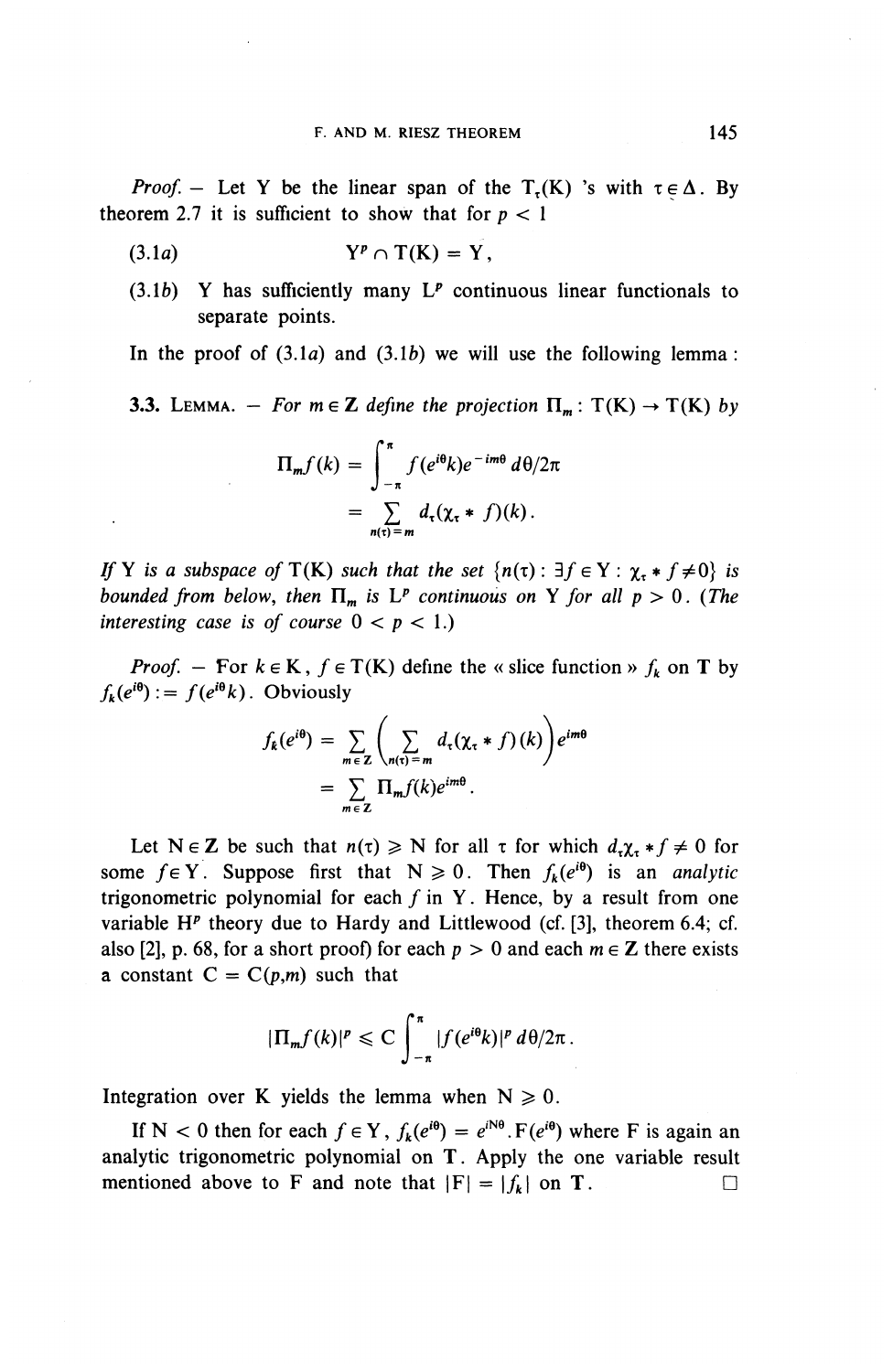We now return to the proof of theorem 3.2. To prove (3.1*a*) suppose that  $f_n \in Y$ ,  $f \in T(K)$  such that  $f_n \to f$  in  $L^p(K)$  as  $n \to \infty$ . By lemma 3.3 applied to  $Y' = \text{span}\{Y,f\}$ ,  $\Pi_m(f_n) \to \Pi_m(f)$  in  $L^p(K)$  for all  $m \in \mathbb{Z}$ . Since Y is invariant under left translation,  $\Pi_{m}(f_n)$  belongs to  $Y \cap \bigoplus \{T_n(K): n(\tau)=m\}$ . The latter is a finite dimensional subspace of  $T(K)$  by condition 3.2(i). Since all vector space topologies on a finite dimensional vector space are complete,  $\Pi_{m}(f) \in Y$  for all  $m \in \mathbb{Z}$ , which implies that  $f \in Y$ .

For (3.1*b*) it is sufficient to show that for each  $\sigma \in \Delta$  and each  $k \in K$  the linear functional

(3.2) 
$$
f \rightarrow d_{\sigma}(\chi_{\sigma} * f)(k)
$$

is L<sup>*p*</sup> continuous on Y. Take a  $\sigma$  in  $\Delta$ . Clearly, the linear functional (3.2) is equal to the composition of the projection  $\Pi_{n(\sigma)}$  with the restriction of (3.2) to  $\bigoplus \{T_{\tau}(K): \tau \in \Delta, n(\tau)=n(\sigma)\}\.$  Since this subspace is finite dimensional, the L<sup>*p*</sup> continuity of (3.2) follows from the L<sup>*p*</sup> continuity of  $\Pi_{n(\alpha)}$ . This proves the theorem.  $\Box$ 

**3.4.** *Remark.* – Recall that a subset  $\Sigma$  of  $\hat{K}$  is called a  $\Lambda(1)$  set (Rudin [10]) if there exists a  $p < 1$  and a constant C such that for all f in  $\oplus \{T_{\tau}(K): \tau \in \Sigma\},\$ 

$$
||f||_1 \leqslant C||f||_p,
$$

i.e. if the L<sup>1</sup> and L<sup>p</sup> topologies coincide on span {T<sub>t</sub>(K):  $\tau \in \Sigma$ }.

We can replace condition (i) of 3.2 by the following weaker condition :

(i)' For each  $m \in \mathbb{Z}$  the set  $\{\tau \in \Delta : n(\tau) = m\}$  is a  $\Lambda(1)$  subset of  $\hat{K}$ .

The proof remains essentially the same: instead of the finite dimensionality of the subspaces  $\bigoplus \{T_r(K): \tau \in \Delta, n(\tau)=m\}$  we now use the equivalence, for some  $p < 1$ , of the  $L^1$  and  $L^p$  topologies on these subspaces, and the  $L^1$  continuity of the linear functionals (3.2) (for all  $\sigma \in K$ ).

Similarly, we may also replace condition (ii) by

(ii)' The set  $\{n(\tau): \tau \in \Delta\}$  is a  $\Lambda(1)$  subset of Z (considered as the dual of  $T$ ).

In this case the analogue of lemma 3.3 becomes trivial.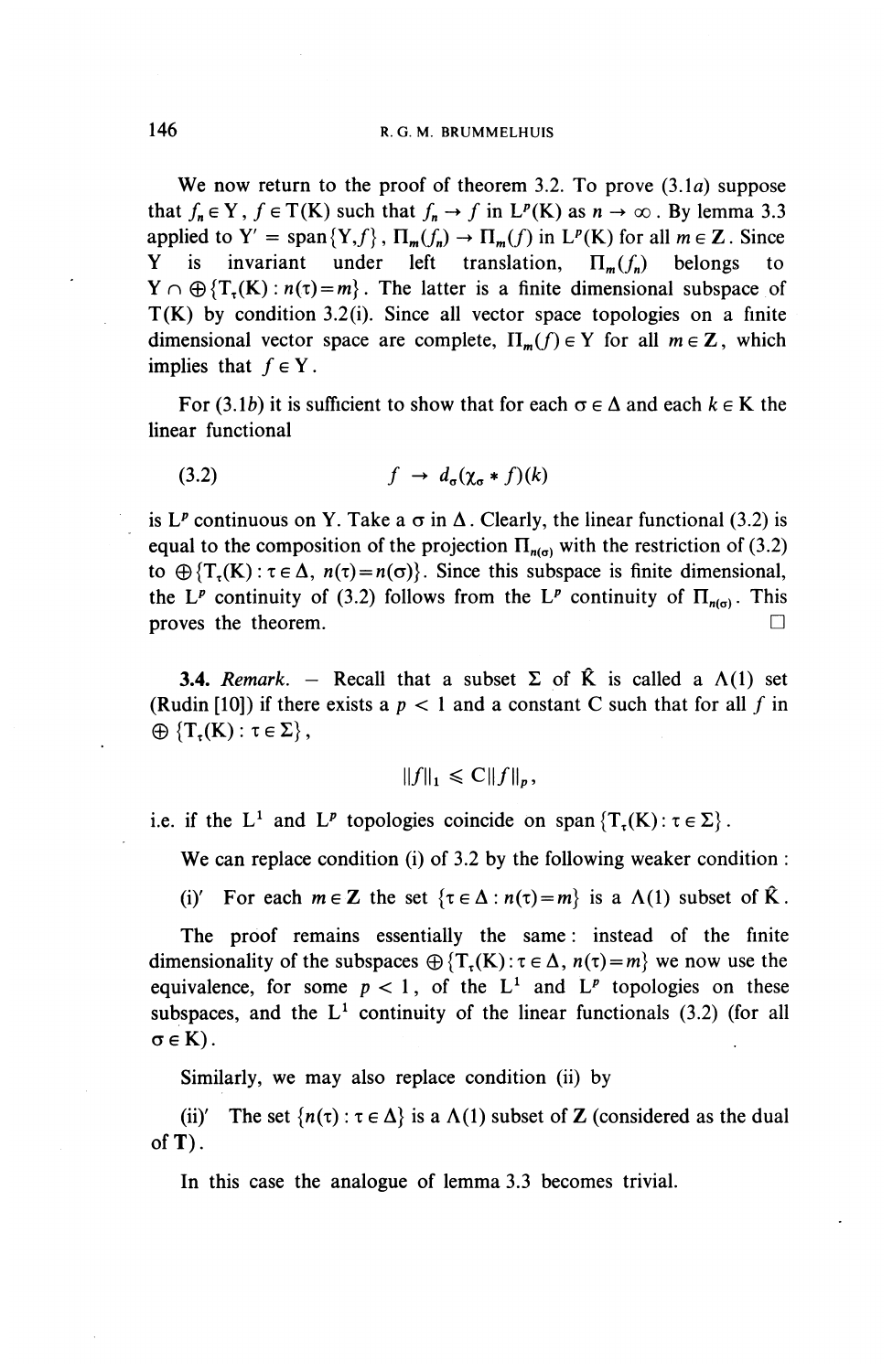Note, by the way, that for arbitrary compact K the conclusion of the F. and M. Riesz theorem holds for all  $\Lambda(1)$  subsets of  $\hat{K}$ : this follows immediately from theorem 2.7 and the definition of a  $\Lambda(1)$  set.

**3.5.** *Example.*  $-$  Let  $K = T \times T$  and identify T with a subgroup of K via the map  $e^{i\theta} \rightarrow (e^{i\theta},1)$ ,  $\theta \in (-\pi,\pi]$ . The irreducible unitary representations of K are the characters  $\chi_{p,q}: (e^{i\theta}, e^{i\psi}) \to e^{i(p\theta+q\psi)}$  and  $n(\chi_{p,q}) = p$ . In this case theorem 3.2 contains Bochner's theorem where the spectrum is required to lie in an angle to the right of opening less than  $\pi$ (cf. [9], theorem 8.2.5 for the precise formulation).

According to the remarks made in 3.4 it suffices to require in condition (i) that for each p the set  $\{q \in \mathbb{Z} : (p,q) \in \text{spec } \mu\}$  is a  $\Lambda(1)$  set. We refer to the appendix of [2] for another strenghtening of Bochner's theorem which only requires that for each *p* these sets are either bounded from above or from below. This can easily be proved by the method of proof of theorem 3.2 if we note that  $H^p(T) \cap T(T)$  consists of analytic polynomials.

**3.6.** *F. and M. Riesz for homogeneous spaces. —* Let H be a closed subgroup of K. Functions and measures on  $K/H$  can be identified with functions and measures on K which are right H-invariant. If  $\mu \in M(K/H)$  is a right H- invariant measure on K, then  $\pi_t \mu := d_t \chi_t * \mu$  is again right Hinvariant. Let  $\sigma$  be the K-invariant measure on K/H, normalized to 1. invariant. Let  $\sigma$  be the K-invariant measure on K/H, normalized to 1<br>The map  $\pi_{\tau}$ :  $f \to d_{\tau} \chi_{\tau} * f(\tau \in \hat{K})$  is an L<sup>2</sup> orthogonal projection of  $L^2(K/H,\sigma) = L^2(\sigma)$  which is different from zero iff  $\tau$  occurs in the left regular representation of K on  $L^2(\sigma)$ . As in the case of the unit sphere,  $\pi$ . can be represented by an integral operator with continuous kernel.

Theorem 3.2 can now be formulated for measures on  $K/H$  entirely in terms of  $\pi$ , and  $\sigma$ :

**3.7.** THEOREM.  $-$  Let  $\Delta \subseteq \hat{K}$  be such that all  $\tau \in \Delta$  occur in the left *regular representation of K on*  $L^2(\sigma)$  *and suppose*  $\Delta$  *satifies conditions* (i) *and* (ii) of 3.2. Let  $\mu \in M(K/H)$  be such that  $\pi_{\tau}\mu = 0$  if  $\tau \notin \Delta$ . Then  $\mu$  is *absolutely continuous with respect to*  $\sigma$ .

If we take  $K = U(n)$ ,  $H = U(n - 1)$  then  $K/H = S$  and we get theorem 1.1 :  $Z(K)$  contains the multiplications by  $e^{i\theta}$ . If  $\tau_{na}$  denotes the restriction of the left regular representation of  $U(n)$  on  $L^2(\sigma)$  to  $H(p,q)$ , restriction of the left regular representation of  $U(n)$  on  $L^2(\sigma)$  to  $H(p,q)$ , i.e.  $\tau_{pq}(U)f(\zeta) = f(U^{-1}\zeta)$ ,  $f \in H(p,q)$ ,  $U \in U(n)$ ,  $\zeta \in S$ , then  $\tau_{pq}$  is irreducible,  $n(\tau_{pq}) = q - p$ , the  $\tau_{pq}$  are pairwise inequivalent and they represent all irreducible representations of  $U(n)$  which occur in  $L^2(\sigma)$  (cf. for example [7], chapter 12).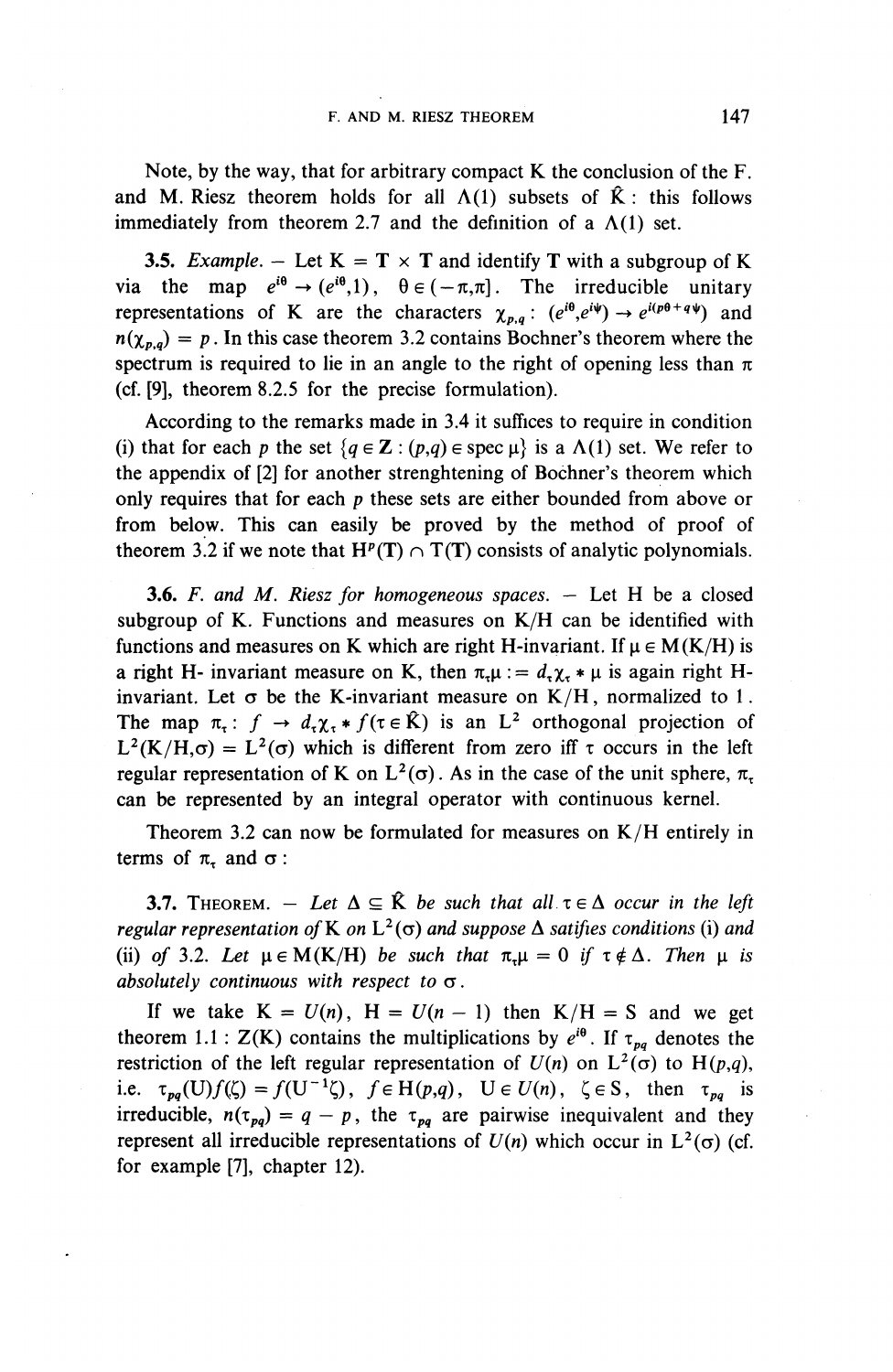In case H = T theorem 3.7 becomes trivial:  $n(\tau) = 0$  for all  $\tau$  which occur in  $K/T$  and (i) then implies that  $\Delta$  is finite.

**3.8.** Application to bounded symmetric domains.  $-$  Let  $\Omega \subseteq \mathbb{C}^n$  be a bounded symmetric domain. (Cf. [6], [4] for the relevant facts.) We may assume that  $\Omega$  is convex and circular (i.e.  $z \in \Omega$  implies  $e^{i\theta}$ ,  $z \in \Omega$  for all  $\theta \in \mathbb{R}$ ). Let K be the stabilizer of 0 in the component of the identity of the group of holomorphic automorphisms of  $\Omega$ . The action of K on  $\Omega$ incorporates multiplication by  $e^{i\theta}$ ; in particular,  $T \subseteq Z(K)$ . Let S denote the Bergman-Shilov boundary of  $\Omega$ . Then K acts transitively on S and we can apply the principal theorems 3.2, 3.7 to S. As above, let  $\sigma$  be the normalized K-invariant measure on S.

Let H<sup>2</sup>(S) be the closure in L<sup>2</sup>(S, $\sigma$ ) = L<sup>2</sup>( $\sigma$ ) of the holomorphic polynomials, restricted to S. Obviously  $H^2(S)$  is K-invariant under the left regular representation of K on  $L^2(\sigma)$ . Let  $\hat{K}_{\text{Hol}}$  be the set of irreducible representations of K which occur in H<sup>2</sup>(S); for a description of  $\hat{K}_{Hol}$ , cf. [12].

We claim that  $\hat{K}_{\text{Hol}}$  satisfies conditions (i) and (ii) of 3.2. For let H(p) be the space of holomorphic polynomials which are homogeneous of degree *p*, restricted to S. By a well known theorem of H. Cartan (cf. [7], theorem 2.1.3) K acts on  $\Omega$  by complex linear transformations. Hence each  $H(p)$  is K-invariant and decomposes as a finite sum of representations in  $\hat{K}_{Hol}$ . Obviously,  $n(\tau) \le 0$  if  $\tau$  is in  $\hat{K}_{Hol}$  and  $n(\tau) = -p$  if  $\tau$  occurs in H(p). This proves the claim.

By theorem 3.7 a measure  $\mu$  in M(K/H) for which spec  $\mu \subseteq \hat{K}_{Hol}$  is absolutely continuous with respect to  $\sigma$ . By a familiar weak- $*$  compactness argument this implies the following result:

**3.9.** COROLLARY.  $-$  If f is in the Hardy space H<sup>1</sup>( $\Omega$ ) of  $\Omega$  then f can be *written as the Poisson integral of a function in*  $L^1(\sigma)$ . (Cf. [6], [14] *for the definitions of Hardy space and Poisson kernel.*)

The analogue of 3.9 for generalized Siegel half-planes is due to E. M. Stein [13]; 3.9 can be deduced from his result by using the generalized Cayley transform, cf. [6], p. 189. Corollary 3.9 can also be proved more directly, by using Bochner's method of slicing and the Hardy-Littlewood inequality for the radial maximal function from one dimensional  $H<sup>p</sup>$  theory.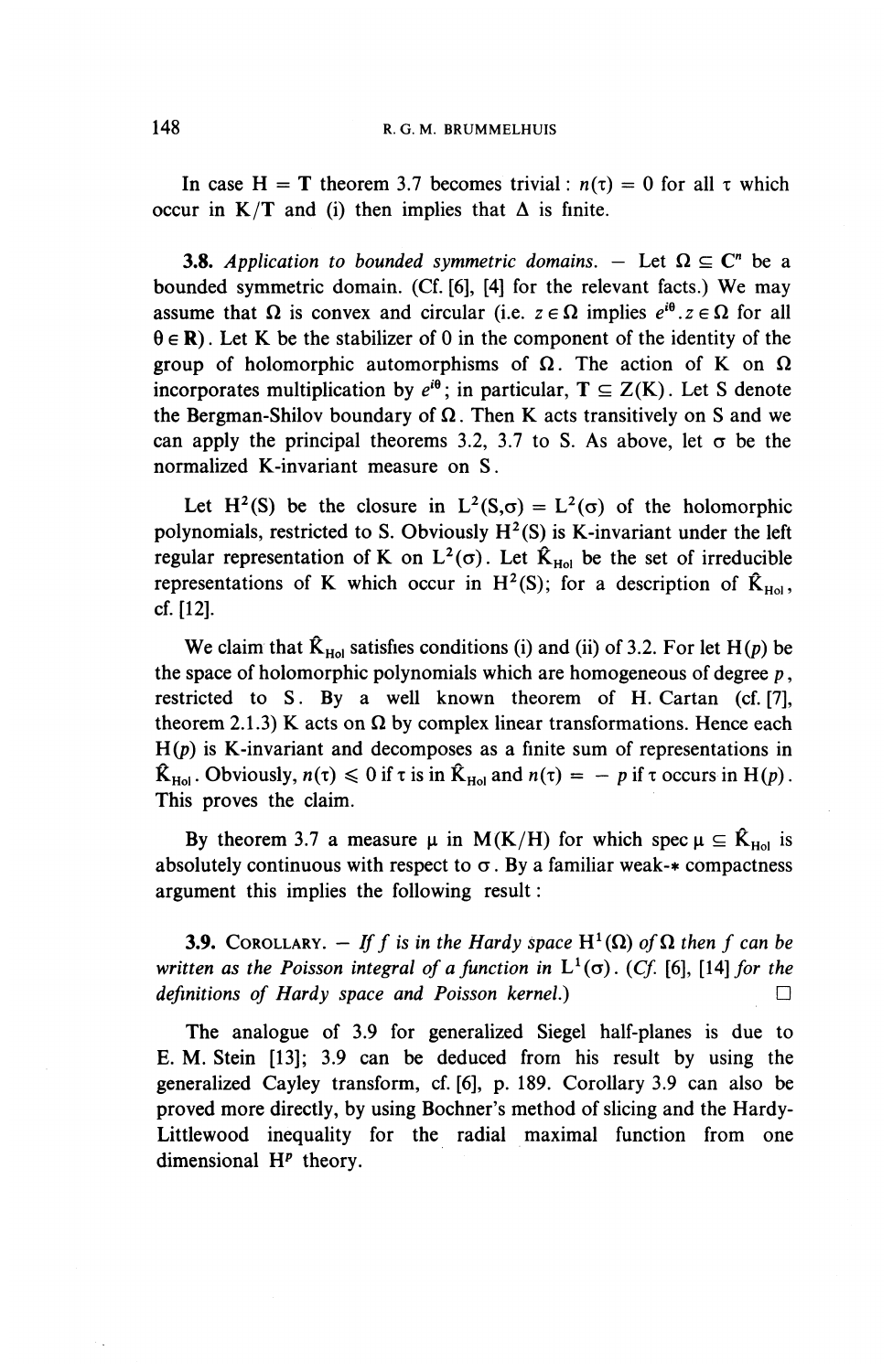#### **4. A supplement to theorem 3.2.**

**4.1.** THEOREM. — *Let* K *be a compact Lie group whose center contains the circle group*  $\bf{T}$  *and let*  $\bf{H}$  *be a closed subgroup of*  $\bf{K}$  *such that*  $\bf{K}/\bf{H}$  *is connected. Suppose*  $f$  *in*  $\bf{L}^1(\bf{K}/\bf{H},\sigma)$  *is such that* spec  $f$  *satisfies conditions* (i) connected. Suppose f in  $L^1(K/H,\sigma)$  is such that spec f satisfies conditions (i) *and* (ii) *of theorem* 3.7. *Then either*  $f = 0$  *or*  $f(\xi) \neq 0$  *a.e.* [ $\sigma$ ].

In particular, if  $\mu \in M(K/H)$  is as in theorem 3.7 and  $\mu \neq 0$  then  $\sigma \ll \mu$ as well as  $\mu \ll \sigma$ . The case  $K = T$ ,  $H = {1}$  of this theorem is classical (cf. for example [3], theorem 2.2) and will be used in the proof of 4.1.

*Proof.* – Let f in  $L^1(K/H,\sigma)$  satisfy the conditions of the theorem and suppose that  $f = 0$  on a (Borel) set of nonzero measure. Identify f with a right H-invariant  $L^1$  function on K, also denoted by f.

For almost all  $k \in K$  the slice function  $f_k(e^{i\theta}) = f(e^{i\theta}k)$  is in L<sup>1</sup>(T). Set  $c_m(k) := \hat{f}_k(m)$ , the *m*-th Fourier coefficient of  $f_k$ . Then  $c_m \in L^1(K)$  and a calculation of  $d_{\tau} \chi_{\tau} * c_{m}$  shows that

$$
(4.1) \t\t\t c_m(k) = \sum_{n(\tau) = m} d_\tau(\chi_\tau * f)(k)
$$

(note that the sum is finite). The case  $K = T$  of 4.1 now shows that for almost all  $k$  in  $K$ 

(4.2) 
$$
f_k = 0
$$
 or  $f_k(e^{i\theta}) \neq 0$  a.e.  $[d\theta]$ .

Since  $f = 0$  on a set of nonzero Haar measure there exists an  $F \subseteq K$  of strictly positive Haar measure such that for all k in F,  $f_k = 0$  on a subset of **T** of nonzero (one-dimensional) Lebesgue measure. By (4.2)  $f_k = 0$  for almost all  $k$  in F and hence, by  $(4.1)$ 

$$
\sum_{n(\tau)=m} d_{\tau}(\chi_{\tau} * f)(k) = 0 \quad \text{for all } m \in \mathbb{Z}, \quad \text{a.a. } k \in \mathbb{F}.
$$

Each  $\tau \in \hat{K}$  is an analytic function on K and therefore  $d_{\tau} \chi_{\tau} * f$  is an lytic function on the analytic manifold  $K/H$ . It is not difficult to prove the zero set of a nonzero analytic function on a connected analy analytic function on the analytic manifold  $K/H$ . It is not difficult to prove that the zero set of a nonzero analytic function on a connected analytic manifold has Lebesgue measure zero. Hence

$$
\sum_{n(\tau)=m}d_{\tau}\chi_{\tau}*f=0
$$

for all *m* and therefore  $d_{\tau} \chi_{\tau} * f = 0$  for all  $\tau \in \hat{K}$ , i.e.  $f = 0$ .